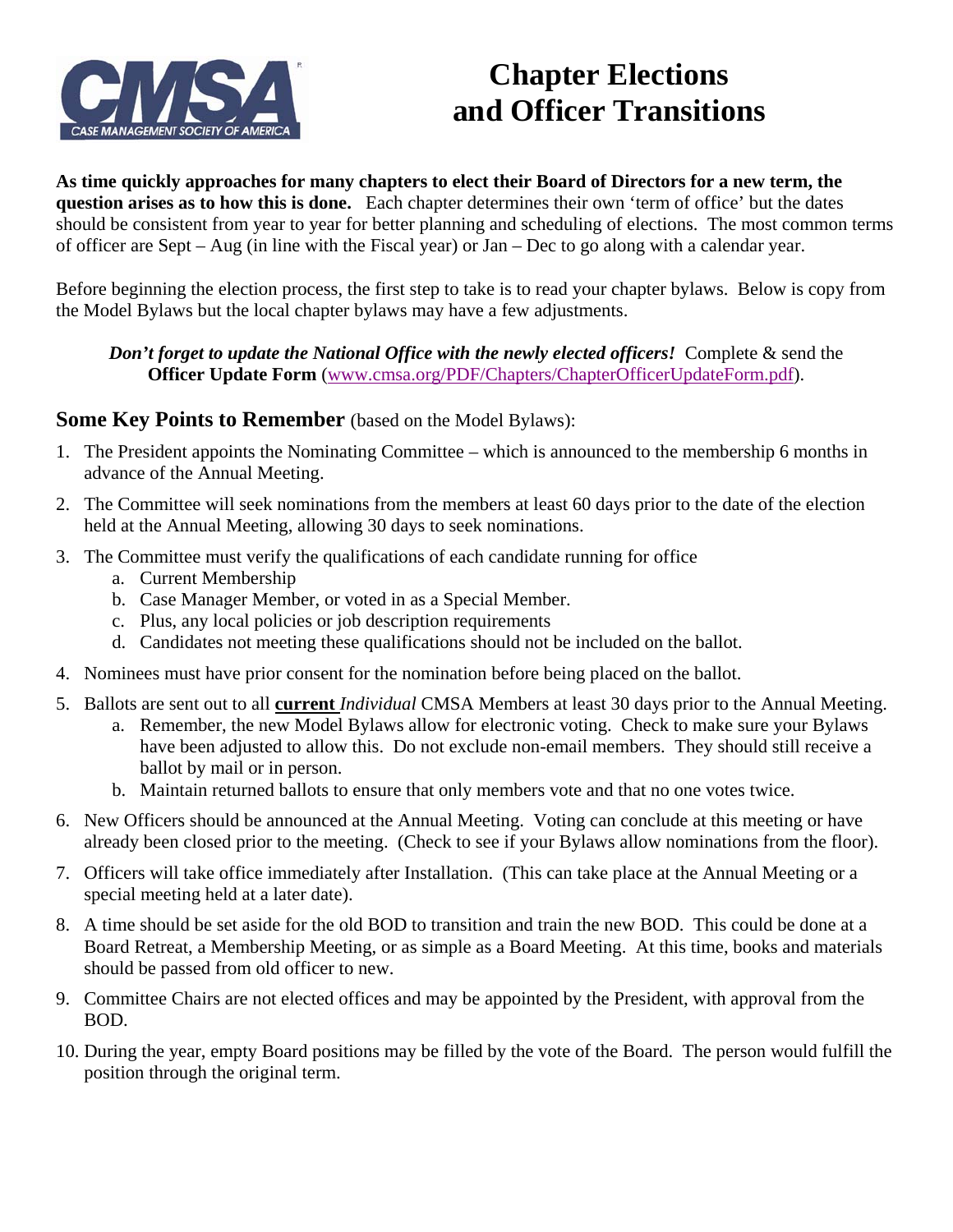#### **ARTICLE X SPECIAL AND STANDING COMMITTEES**

**Section 5. Nominations**. The Nominating Committee, acting in accordance with ARTICLE X, Section 2 of these Bylaws, shall present to the membership, at least thirty days before the Annual Meeting, one nomination for each seat on the Board of Directors that is vacant or expiring. Additional nominations may be made from the floor at the Annual Meeting.

#### **Section 2. Nominating Committee**.

- a. The President shall appoint a Nominating Committee which shall consist of five members entitled to vote not holding office, of whom not more than three shall be past presidents of the corporation but one of whom shall have served on the Nominating Committee the previous year. With the approval of the Board of Directors, the committee members shall be announced to the membership six months in advance of the Annual Meeting.
- b. At least sixty days prior to the Annual Meeting, the Nominating Committee shall invite suggestions from the membership for those offices and directorships which are vacant or about to expire, allowing thirty days for suggestions. The Nominating Committee shall then nominate candidates for the required offices and directorships of the corporation as provided in these Bylaws and report such nominations at least thirty days before the Annual Meeting. Said nominations shall be voted upon at the Annual Meeting by the Members entitled to vote as these Bylaws prescribe.

#### **ARTICLE VII OFFICERS**

**Section 1. Officers**. The officers of the corporation shall be a President, a Vice President, (some chapters have a President-Elect) a Secretary and a Treasurer. The Vice President, the Secretary and the Treasurer shall be elected by the membership at the Annual Meeting of the corporation and shall serve until their successors have been duly elected and assume office. Following the conclusion of the Vice President's (or P-E's) term, the Vice President shall automatically succeed to the Presidency at the adjournment of the Annual Meeting.

**Section 2. Qualifications for Office**. Any Case Manager Member or Special Member entitled to vote and in good standing shall be eligible for nomination and election to any elective office of the corporation.

**Section 3. Nomination and Election of Officers.** In accordance with the procedure specified in ARTICLE X, Section 2, the Nominating Committee shall prepare and submit to the Members entitled to vote at the Annual Meeting a nomination for each of the offices subject to election. Any person so nominated shall have consented prior to nomination. Additional nominations may be made from the floor.

**Section 4. Term of Office.** Each officer will take office immediately following Installation and shall serve for a term of one year or until a successor assumes office. Each officer will serve concurrently as a member of the Board of Directors and as a member of the Executive Committee.

**Section 5. Vacancies**. A vacancy in any office due to death, resignation, removal, disqualification or otherwise, may be filled by the Board of Directors for the unexpired portion of the term.

**Section 6. Removal.** Any officer may be removed by a two-thirds vote of the Board of Directors whenever in its judgment the best interests of the corporation would be served thereby.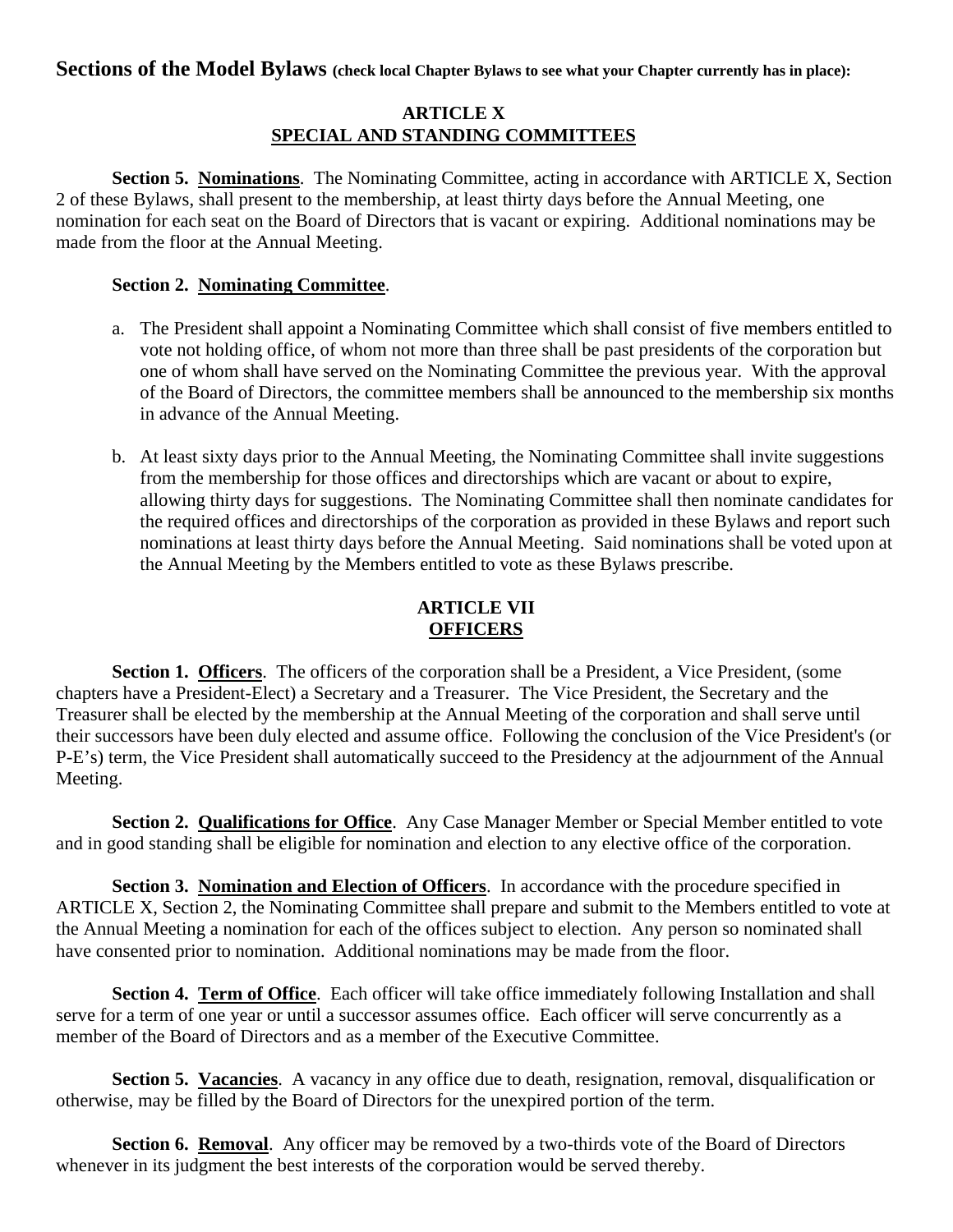#### **ARTICLE VIII BOARD OF DIRECTORS**

**Section 1. Authority and Responsibility**. The governing body of the corporation shall be the Board of Directors. The Board of Directors shall have the supervision, control and direction of the affairs of the corporation, its committees and any publications; shall determine its policies or changes therein; and shall actively prosecute its objectives and supervise the disbursement of its funds. The Board of Directors may adopt such rules and regulations for the conduct of its business as shall be deemed advisable, and may, in the execution of the powers granted, delegate certain of its authority to the Executive Committee.

**Section 2. Composition**. The Board of Directors shall consist of the President, the Vice President, the Secretary, the Treasurer, and nine Directors entitled to vote of the corporation who shall be elected as herein provided and who shall be in addition to the four officers, and the immediate past president of the corporation. The immediate past president shall serve a one-year term on the Board of Directors. *(The total number of Board of Directors must be at least 5. Bylaws can be adjusted accordingly with approval from National).* 

**Section 3. Manner of Election and Term**. The Directors subject to election at the corporation's Annual Meeting shall be elected by vote of the members entitled to vote. At the initial Annual Meeting, the nine Directors to be elected shall be divided into three classes to serve terms of three, two, and one years respectively. Thereafter, three Directors shall be elected each year for a term of three years or until their successors have been elected and assume office.

**Section 4. Reelection**. No member of the Board of Directors who has served a **full** three-year term shall be eligible for reelection until at least one year shall have elapsed. *(This references anyone who was elected for a three-year term and filled it. Anyone running for one-year terms consectively could continue to run according to the DC Statute. Chapters can change the bylaws to reflect their position on this with approval from National).* 

### **What Questions Should Be Asked Of Potential Board Members and Officers?**

The objective of board recruitment is to find willing, able, and committed board members. How do you know if a candidate is going to be the right person for your board? You can never be 100 percent sure but you get close if you ask direct questions. Here are some samples:

- Why are you interested in our organization?
- Why are you specifically interested in serving on a board?
- Do you have any previous board service, leadership, or volunteer experience? Are you presently serving on other boards?
- What kinds of skills or expertise can you offer? How will the organization benefit from your participation? How do you think we could best take advantage of your expertise?
- What do you expect us to do for you so that your experience turns out to be satisfying?
- What kind of time and financial commitment will you be able to make? Are you willing to serve on committees and task forces? Can we expect you to come to board meetings regularly? Would you be able to make a personal contribution?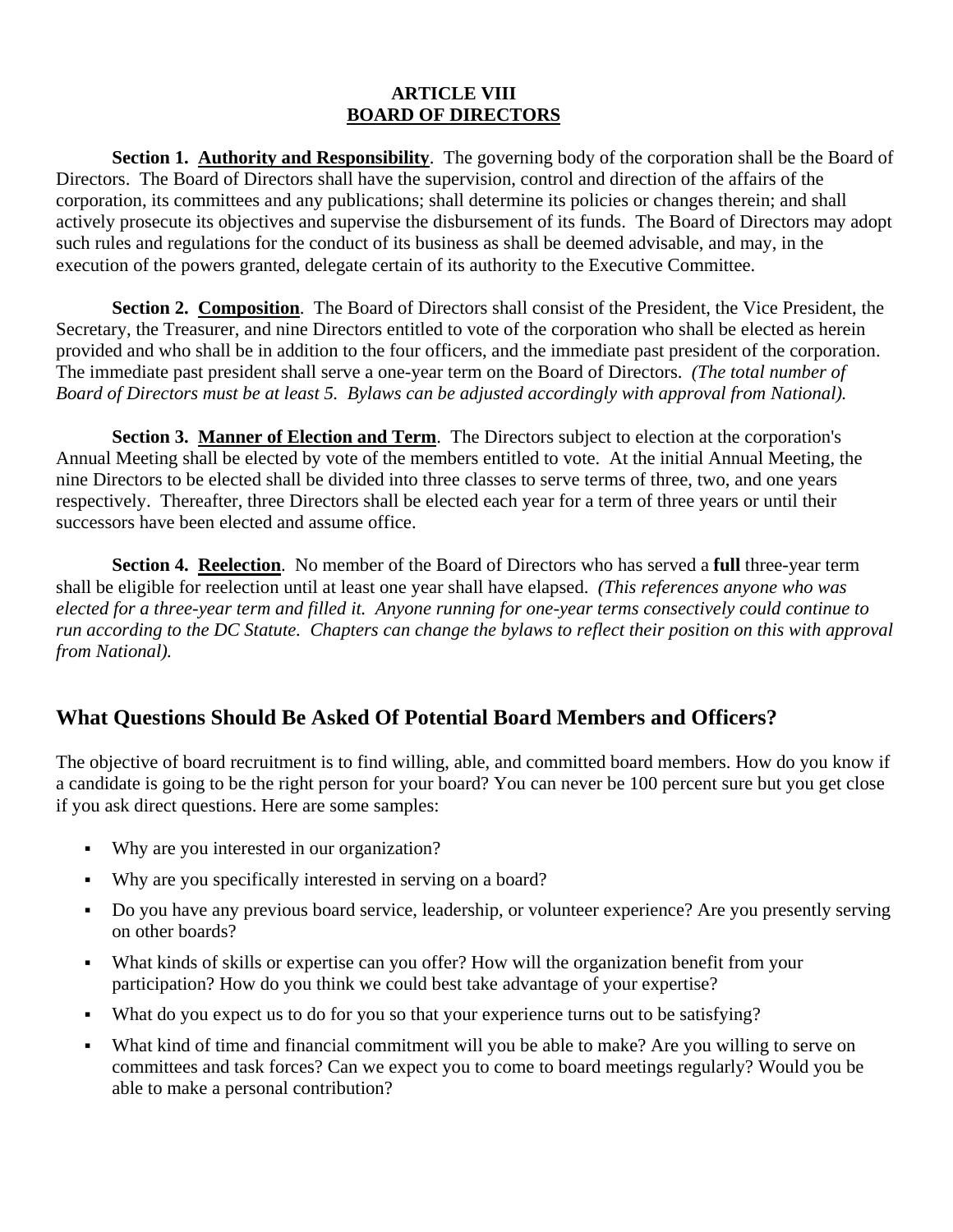### **Successful Volunteers Like…**

- Assignments that fit their talents and personality and represent the types of work they like to do.
- Assignments with definite parameters and clear guidelines regarding the job he/she is being asked to do.
- Assignments with finite completion dates
- Being asked to undertake an assignment.
- Leaders who identify particular volunteers for a task. Most people view a general "call for volunteers" as an evasion of leadership's administrative responsibility.
- Assignments that call for a worthwhile contribution. A member who is given a trivial assignment or placed on a committee with nothing to do will become disinterested.
- Responsibility for the assigned task. Never divide an assignment between committees or the task that is "everyone's job, turns out to be nobody's job."

### **Officer Installation Ceremonies**

Make a formal transition between the old and the new board. This helps define when one has stepped down and the other has formally taken over. Plus, it gives the membership an opportunity to see their new leaders and know who is responsible for next year's activities. **For a sample of Installation ideas,** download the following template: http://www.cmsa.org/PDF/Chapters/OfficerInstallationCeremonyTemplate.pdf or visit www.cmsa.org, Practice Resources, Chapter Resources and Chapter Leadership Resources. *CMSA Chapter Board Pins are also available for purchase at www.cmsa.org/PDF/Chapters/ChapterPinOrderForm.pdf.* 

### **When Should the Chapter Have a Board Retreat?**

Board retreats are special meetings organized around an issue too significant to be handled properly within a normal meeting agenda. Most boards can benefit from an annual retreat simply to strengthen relationships and focus on future challenges.

Here are some topic areas that are ideal for a retreat setting:

- Conducting a board self-assessment
- Orienting new board members
- Refreshing board members' understanding of their responsibilities
- Strengthening of board relationships and team-building
- **•** Preparing for strategic planning and refocusing on the mission and vision
- Working out a critical issue (merger, major division among board members)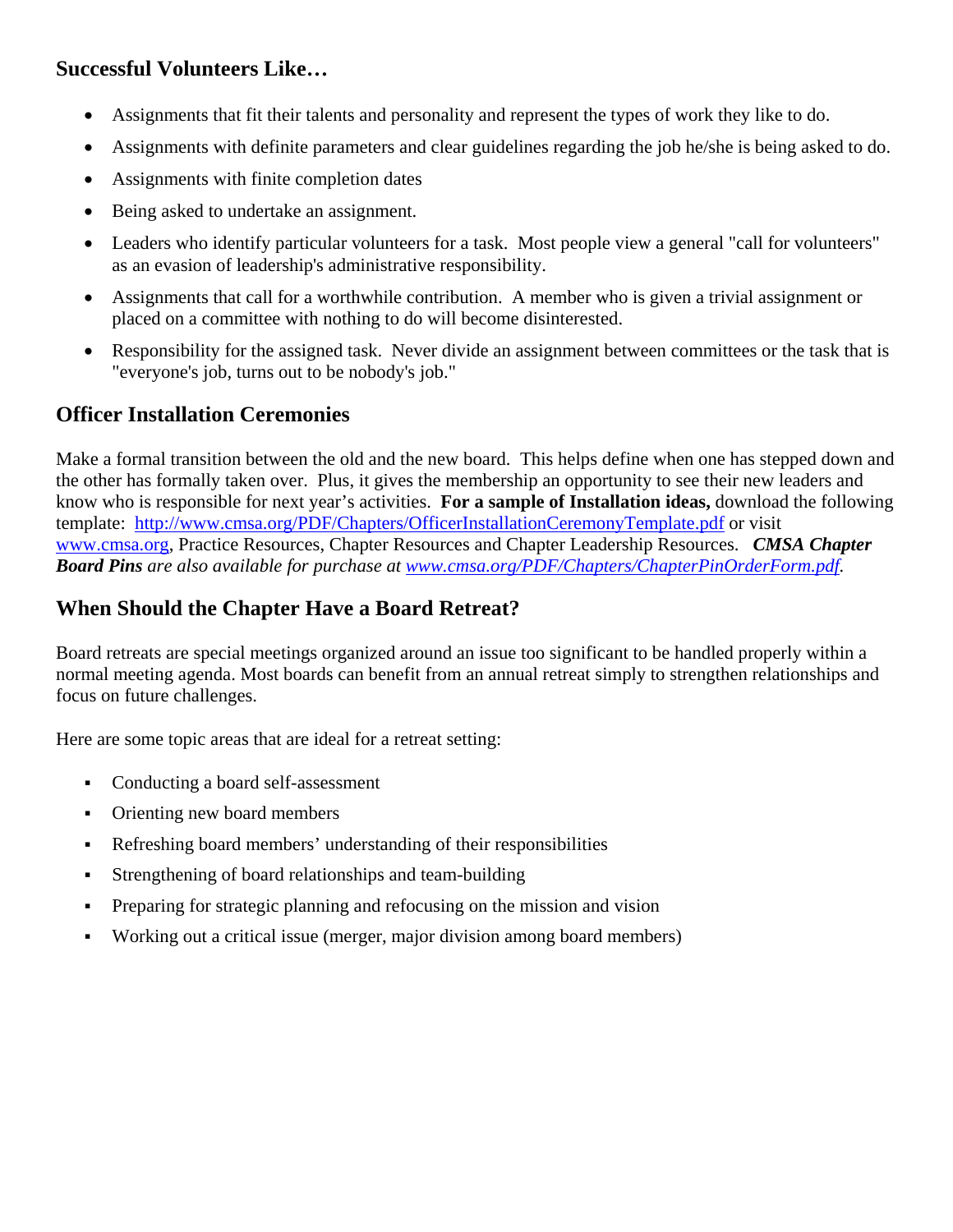### **Tools All Chapter Leaders Should Use**

The website is full of Resources for Chapter Leaders to get them started in the right direction. All Chapter Leaders should be directed to these Guides to become familiar with the processes involved in Chapter Operations. These guides cover everything from the operations of meetings, job descriptions, membership recruitment, and many other 'How To' topics. Below is a highlight of a few of those listed at www.cmsa.org, click on Membership, then Chapters..

- 10 Common Tax and Legal Mistakes
- 10 Things Boards Must Know
- Board of Director Roles and Responsibilities
- Chapter Membership Report Guide
- Chapter Operations Guide
- Chapter Program Planning Guide
- CMSA Booth Guide
- Dealing with Board Issues
- Educational Meeting/Conference Planning Guide
- Officer Installation Ceremony
- Recruitment and Retention Manual (membership)
- Treasurer's Guide
- Volunteer Leader Issues and Recruitment

## **Improving Officer Transitions**

### **Why Your Chapter Needs a Leadership Transition Program**

Things may be going well enough with your chapter, and you may not think it necessary to have any additional programs. Yet most chapters lose momentum at each officer transition, and the individual officers face a great deal of stress from ineffective transitions. A strong *Leadership Transition Program* will help your chapter to:

- **Transfer** Significant Organizational **Knowledge**
- **Minimize Confusion** of Leadership Changeover
- Give Outgoing Leaders a **Sense of Closure**
- **Utilize** Valuable Contributions of **Experienced Leaders**, often the Most Neglected Members of Your Group
- Give New Leaders **Insights to Special Expertise** of the Outgoing Leaders
- **Increase** the **Knowledge** and **Confidence** of Incoming Leadership
- **Minimize the Loss of Momentum** and **Maximize the Efficiency** and Accomplishments for the Group
- Make Leadership Transitions **Less Stressful**, Both for Leaders and for Chapter

### **Developing a Chapter Leadership Transition Program**

Whether you know it or not, your chapter already has a Leadership Transition Program -- it's probably just incomplete. You do the minimum: hold elections and officer installations. Now for the rest of the story....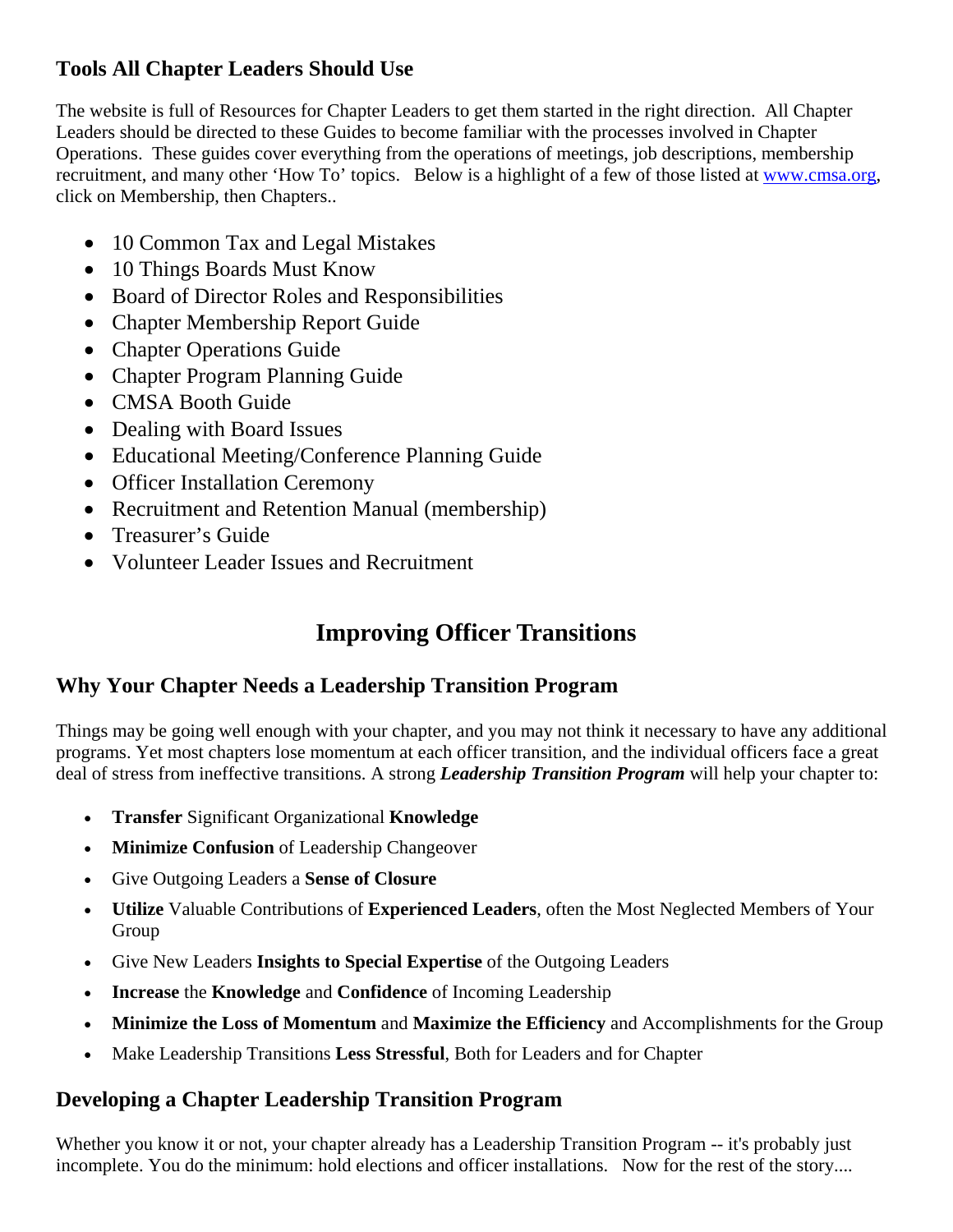As with any program:

- **Start Early!** Make a plan during the term, long before the transitions actually begin.
- As with all programs, you will need to **tailor the program** to fit your chapter. Review and adjust as you go along.
- **Try**, and **be patient**. The rewards may not be immediately obvious, but almost anything you do will help!

### **Specific Ideas for a Leadership Transition Program**

OK, so you've decided to improve your chapter's leadership transitions. Great, now what do you do? There are lots of possibilities! Brainstorm with some folks from your chapter and see what you can come up with. Here's four successful techniques that really work. Of course, you will need to adapt these to your chapter to make them work best for **you!**

### **Transition Meeting**

Each chapter should encourage a meeting between the outgoing and incoming officers, to be held soon after elections. This will give an opportunity for the new to learn directly from the old, with the entire meeting focuses on transfer of information. It sounds so simple, but it is surprising how many new officers never really get to talk about the office with the incumbent. To help make the meeting as productive as possible:

- **Before** the meeting, the outgoing officer should **write** down their thoughts on the position, and each newly elected or appointed officer should prepare a list of **questions**.
- At the meeting, officers should **discuss** these thoughts and questions, and **review** the contents of the **officer notebook**.
- **Think** through questions, suggestions, and ideas before the meeting. This will make the meeting time much more fruitful.

### **Record Keeping**

The chapter should supply each officer with a **permanent** notebook. That's the easy part. Now, each officer must make the effort to keep **proper documentation** of their office. Like many programs, this is most difficult when first established. Once a precedent of documentation exists, and the benefits become clear, it will be much easier to maintain proper records for future officers. Included in the Officer Notebook should be:

- Chapter Bylaws
- National's Leadership Guides for that Office
- Job Description A Description of Role as an Officer
- Goals and Objectives both for the Chapter and for the specific Officer, along with an indication of those achieved, reasons for those not achieved, and those ongoing.
- List of Events, Tasks, Deadlines, etc. required for the office
- Budget Information, including proposed budgets and actual expenditures
- Status Reports for Ongoing Projects
- Resource and Contact Lists, with Addresses and Phone #s
- Copies of Significant Correspondence